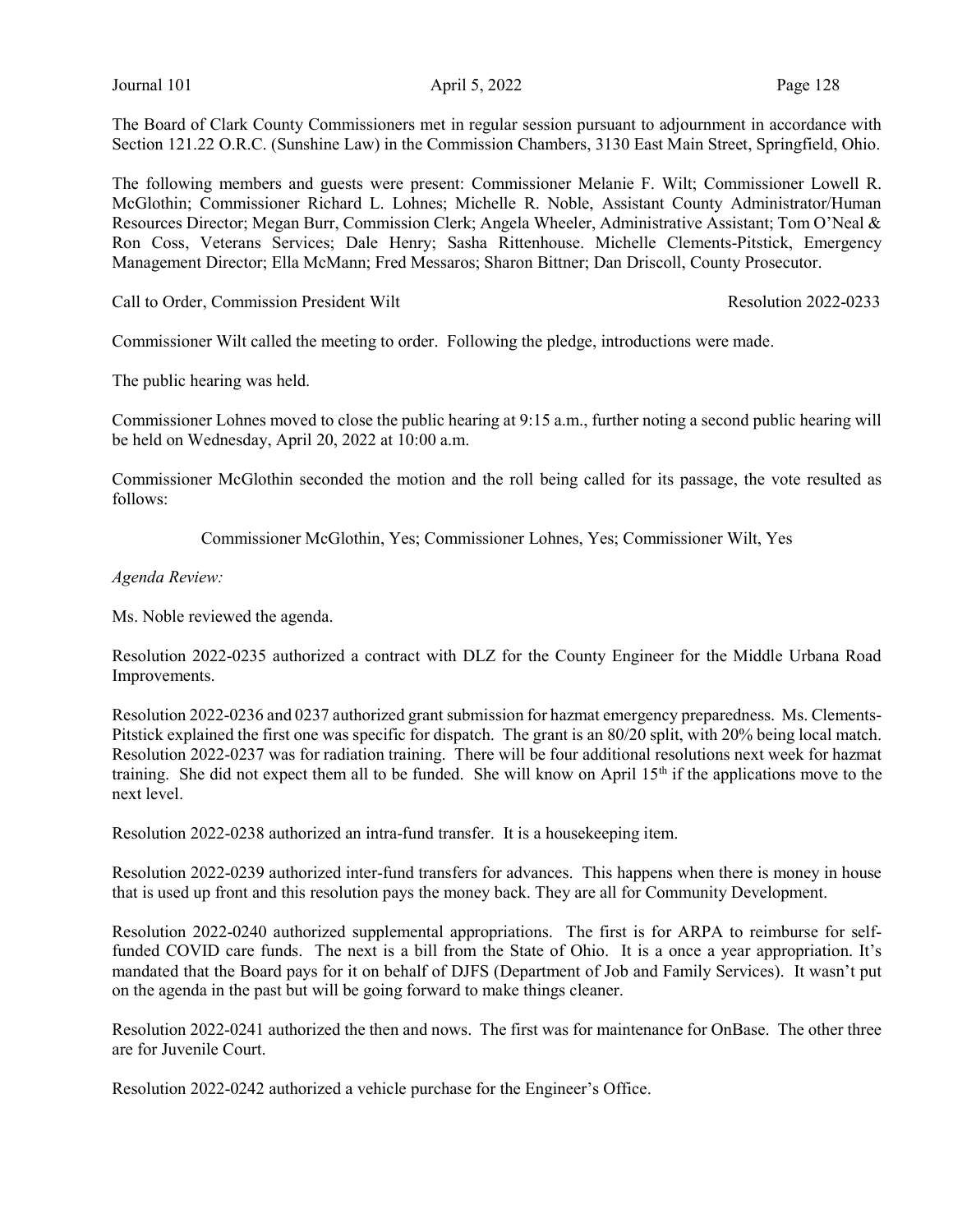Resolution 2022-0243 authorized the purchase of a vehicle for the Utilities Department. They are purchasing this from Lucas County. It is a very expensive piece of equipment so this price is a bargain.

Resolution 2022-0244 authorized disposal of obsolete equipment for the Sheriff's Office.

Resolution 2022-0245 authorized the disposal of vehicles for the Sheriff's Office. They will be listed on GovDeals.

Resolution 2022-0246 authorized the weekly travel expense allowance.

Resolution 2022-0247 allocated ARPA funds as legally permitted. The Board already transferred \$1.38 million. This allocation and transfer will get the total to \$10 million. Commissioner Lohnes mentioned the total amount received for the county is \$26 million. There were adjustments to the final rule that allowed the money to be transferred easier to the general fund.

Resolution 2022-0248 acknowledged the annexation petition on Burnett Road. Commissioner Wilt noted this was acknowledging the receipt. There was no formal action beyond that.

Commissioner Lohnes moved to approve the minutes from the last meeting and dispense with reading of the same. Commissioner McGlothin seconded the motion. The roll being called for passage resulted as follows:

Commissioner Lohnes, Yes; Commissioner McGlothin, Yes; Commissioner Wilt, Yes

Commissioner Lohnes moved to approve the agenda in its entirety, with the exception of Resolution 2022-0234. Commissioner McGlothin seconded the motion. The roll being called for its passage resulted as follows:

Commissioner Lohnes, Yes; Commissioner McGlothin, Yes; Commissioner Wilt, Yes

# Resolution 2022-0234 ZMRV file

### 9:00 a.m. Public Hearing for Rezoning Case Z-2022-01 filed by Fred Messaros in Mad River Township

This is the date and time set by the Board of County Commissioners, Clark County, Ohio, to hold a public hearing on the proposed rezoning case Z-2022-01 in Mad River Township being 151+ acres located at 1291 Cold Springs Road, to rezone property from A-1 (Agricultural District) to PD-B (Planned Development District – Business), to allow for commercial indoor and outdoor recreational activities

Public Hearing opened by the Commission President at 9:02 a.m.

Staff Report: Mr. Neimayer presented his report. See attached. The original request was to rezone to a B-3(S). It was amendment to allow for parking and drive areas as non-paved surfaces. There are two parcels. He presented a map of the activity layout. The northern property was approximately 87 acres and the southern property is approximately 64 acres. Some of the property will be used for tourism and other areas will be for commercial operation. The property is surrounded by agriculture use primarily. There is some business to the south. He presented the latest site plan. See attached. The Comprehensive Plan identifies the area as rural agriculture use. The plan identifies Cold Springs road as a local road. He spoke with the Engineer's Office and there is no record of Cold Springs Road as a public right of way. It is a private drive coming off of Dayton-Springfield Road. In addition, the property owner has shown he has ownership of the road. The road was brought up due to concerns about dust and traffic access.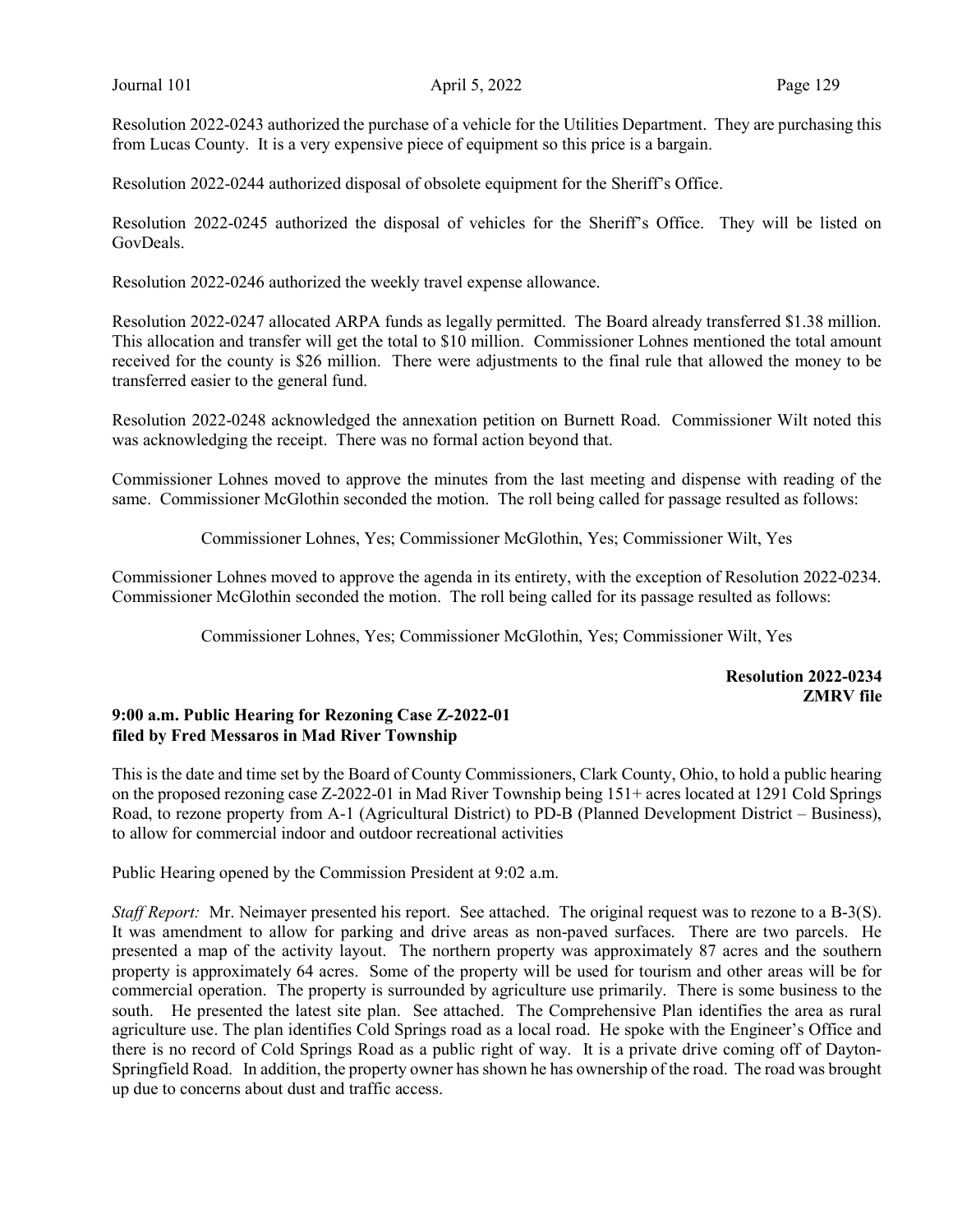The Planning Commission met on February 2, 2022 and recommended approval with the following conditions:

- 1) Preliminary Plan approval only.
- 2) Subject to comments from the County Engineer's Office with regards to the right-of-way status of Cold Springs Road.
- 3) Allow all parking and related areas to be non-paved surface.
- 4) Final plan approval shall be with the Zoning Inspector after receiving sign-off from the County Engineer's Office regarding access and storm water management. At the Zoning Inspector's discretion, approval of the Final Plan shall go before the County Planning Commission.

Rural Zoning Commission met on February 10, 2022 and recommended approval with the following conditions:

- 1) Preliminary Plan approval only.
- 2) Subject to comments from the County Engineer's Office with regards to the right-of-way status of Cold Springs Road.
- 3) Allow all parking and related areas to be non-paved surface.
- 4) Findings of the County Engineer's Office regarding the responsibility for the surface of Cold Springs Road and a mutual agreement/solution between the applicant, the county and the township trustees.

Mr. Neimayer learned last week there was an error in the notification process. There were four property owners that did not get notified for the Rural Zoning meeting or the public hearing today.

Discussion ensued with staff on how to proceed. Staff advised holding a second hearing and notifying all property owners.

Audience Comments: Sharon Bittner wanted to know what will happen with the road. She was concerned about the dirt and dust.

Commissioner Lohnes asked what was back there right now. Currently, dump trucks, semis and a haunted house.

Ms. Bittner asked if they will be required to fix the road. Commissioner Wilt explained a paved parking area is not a requirement. Mr. Neimayer explained from the last hearing staff assumed the front portion of Cold Springs Road was public right of way, therefore, upgrades could be worked out. Since that meeting, he learned the entire road is a private drive. It would be up to the Commissioners to make a condition to require pavement of the road. There is nothing more they can do.

Commissioner McGlothin asked if there was anything Mr. Messaros could do. Mr. Messaros replied water or mineral oil can be put on the drive to keep the dust down. He was open to blacktopping a portion of the road to Ms. Bittner's property.

Commissioner Lohnes moved to close the public hearing at 9:15 a.m., further noting a second public hearing will be held on Wednesday, April 20, 2022 at 10:00 a.m.

Commissioner McGlothin seconded the motion and the roll being called for its passage, the vote resulted as follows:

Commissioner McGlothin, Yes; Commissioner Lohnes, Yes; Commissioner Wilt, Yes

Resolution 2022-0235 ENGC file

Authorize Contract with DLZ Ohio, Inc.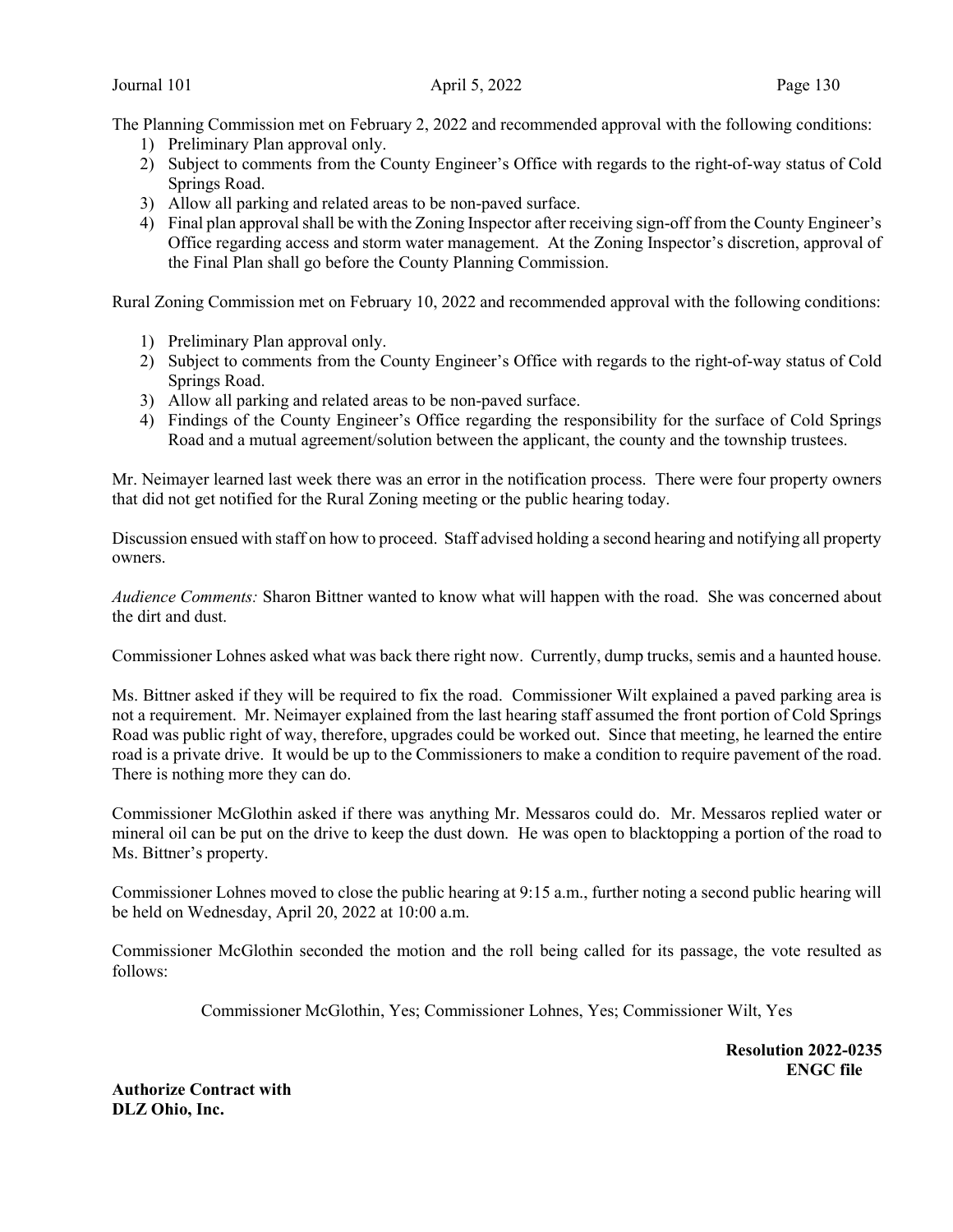Commissioner Lohnes moved, per the request of the County Engineer, to authorize a contract with:

| <b>Organization Name:</b>    | DLZ Ohio, Inc.                                       |
|------------------------------|------------------------------------------------------|
| <b>Organization Address:</b> | 6121 Huntly Road, Columbus, Ohio 43229               |
| In the amount of:            | \$49,989.00                                          |
| <b>Funding Source(s):</b>    | OPWC and Local Funds (MVGT)                          |
| <b>Purpose:</b>              | Middle Urbana Road Improvements OPWC Project (CK10Y) |
| <b>Effective Dates:</b>      | April 5, 2022 through December 31, 2023              |

Further move to authorize the County Administrator to execute the contract and related documents, including the purchase order.

Commissioner McGlothin seconded the motion and the roll being called for its passage, the vote resulted as follows:

Commissioner Lohnes, Yes; Commissioner McGlothin, Yes; Commissioner Wilt, Yes

# Resolution 2022-0236 EMAG file

### Authorize Grant Submission for Hazardous Material Emergency Preparedness (HMEP)

Commissioner Lohnes moved, per the request of the Emergency Management Agency Director, to authorize grant submission of the following:

| Grant:                 | Hazardous Material Emergency Preparedness (HMEP)                                |
|------------------------|---------------------------------------------------------------------------------|
| Grantor:               | Ohio Emergency Management Agency                                                |
| <b>Funding Amount:</b> | \$3,240.00                                                                      |
| <b>Purpose:</b>        | To develop, improve, and carry out emergency plans within the National Response |
|                        | System and the Emergency Planning and Community Right-To-Know Act of 1986. This |
|                        | grant is being written for Hazmat training specifically for dispatchers.        |
|                        | Grant Effective Dates: October 1, 2022 - September 30, 2023                     |

Further, move to authorize the County Administrator to execute the grant submission and related documents.

Commissioner McGlothin seconded the motion and the roll being called for its passage, the vote resulted as follows:

Commissioner Lohnes, Yes; Commissioner McGlothin, Yes; Commissioner Wilt, Yes

Resolution 2022-0237 EMAG file

# Authorize Grant Submission for Hazardous Material Emergency Preparedness (HMEP)

Commissioner Lohnes moved, per the request of the Emergency Management Agency Director, to authorize grant submission of the following:

| Grant:   | Hazardous Material Emergency Preparedness (HMEP) |
|----------|--------------------------------------------------|
| Grantor: | <b>Ohio Emergency Management Agency</b>          |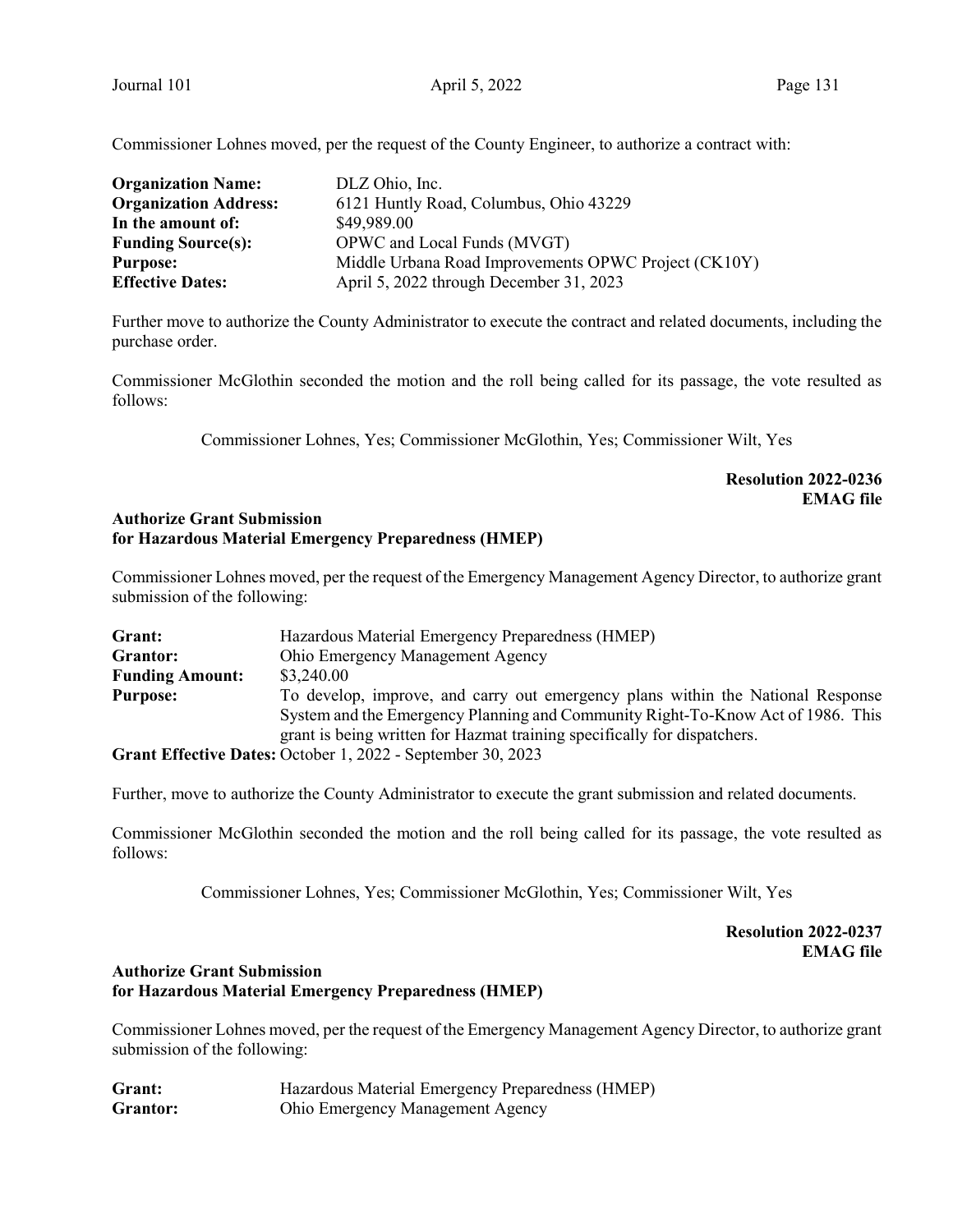| <b>Funding Amount:</b> | \$1,940.00                                                                       |
|------------------------|----------------------------------------------------------------------------------|
| <b>Purpose:</b>        | To develop, improve, and carry out emergency plans within the National Response  |
|                        | System and the Emergency Planning and Community Right-To-Know Act of 1986. This  |
|                        | grant is being written for radiation training, specifically the meters we carry. |
|                        | Grant Effective Dates: October 1, 2022 - September 30, 2023                      |

Further, move to authorize the County Administrator to execute the grant submission and related documents.

Commissioner McGlothin seconded the motion and the roll being called for its passage, the vote resulted as follows:

Commissioner Lohnes, Yes; Commissioner McGlothin, Yes; Commissioner Wilt, Yes

Resolution 2022-0238 FINF file

## Authorize Intra-Fund Transfer(s)

Commissioner Lohnes moved, upon the recommendation of the County Administrator, to authorize the following Intra-Fund Transfer(s):

| From            |                                                                      |        | ľо                   |                      |          |
|-----------------|----------------------------------------------------------------------|--------|----------------------|----------------------|----------|
| Department      | <b>Expense Acct.</b>                                                 | Amount | Department           | <b>Expense Acct.</b> | Amount   |
| Fund: CDBG Fund |                                                                      |        |                      |                      |          |
| Comm. Dev.      | Pers. & Fringes                                                      |        | $$434.12$ Comm. Dev. | Operating Exp.       | \$434.12 |
|                 | Reason: Need to finish using grant funds before end of grant period. |        |                      |                      |          |

Commissioner McGlothin seconded the motion and the roll being called for its passage, the vote resulted as follows:

Commissioner Lohnes, Yes; Commissioner McGlothin, Yes; Commissioner Wilt, Yes

Resolution 2022-0239 FINI file

#### Authorize Inter-fund Advance(s)

Commissioner Lohnes moved, upon the recommendation of the County Administrator, to authorize the following Inter-Fund Advance(s):

| <b>Transfer From</b>                                     | <b>Amount Transfer To</b>                                                         | Amount      |
|----------------------------------------------------------|-----------------------------------------------------------------------------------|-------------|
| Comm. Dev. - Advance Out                                 | Comm. Dev. - Housing Rehab                                                        |             |
| 1203-020-831204                                          | \$10,000.001204-020-521203                                                        | \$10,000.00 |
|                                                          | Reason: To repay advance that was used for Critical Infrastructure working funds. |             |
| Comm. Dev. - Advance Out                                 | Comm. Dev. - Project Advance                                                      |             |
| 1203-020-831253                                          | \$20,000.001253-020-521203                                                        | \$20,000.00 |
| Reason To repay advance that was used for working funds. |                                                                                   |             |
| Comm. Dev. - Project Advance                             | Comm. Dev. - Comm. Housing CHIP Grant                                             |             |
| 1253-020-832217                                          | \$4,400.002217-020-521253                                                         | \$4,400.00  |

Reason: Advance from project advance to CHIP FY21. Advance in for CHIP FY21 working funds.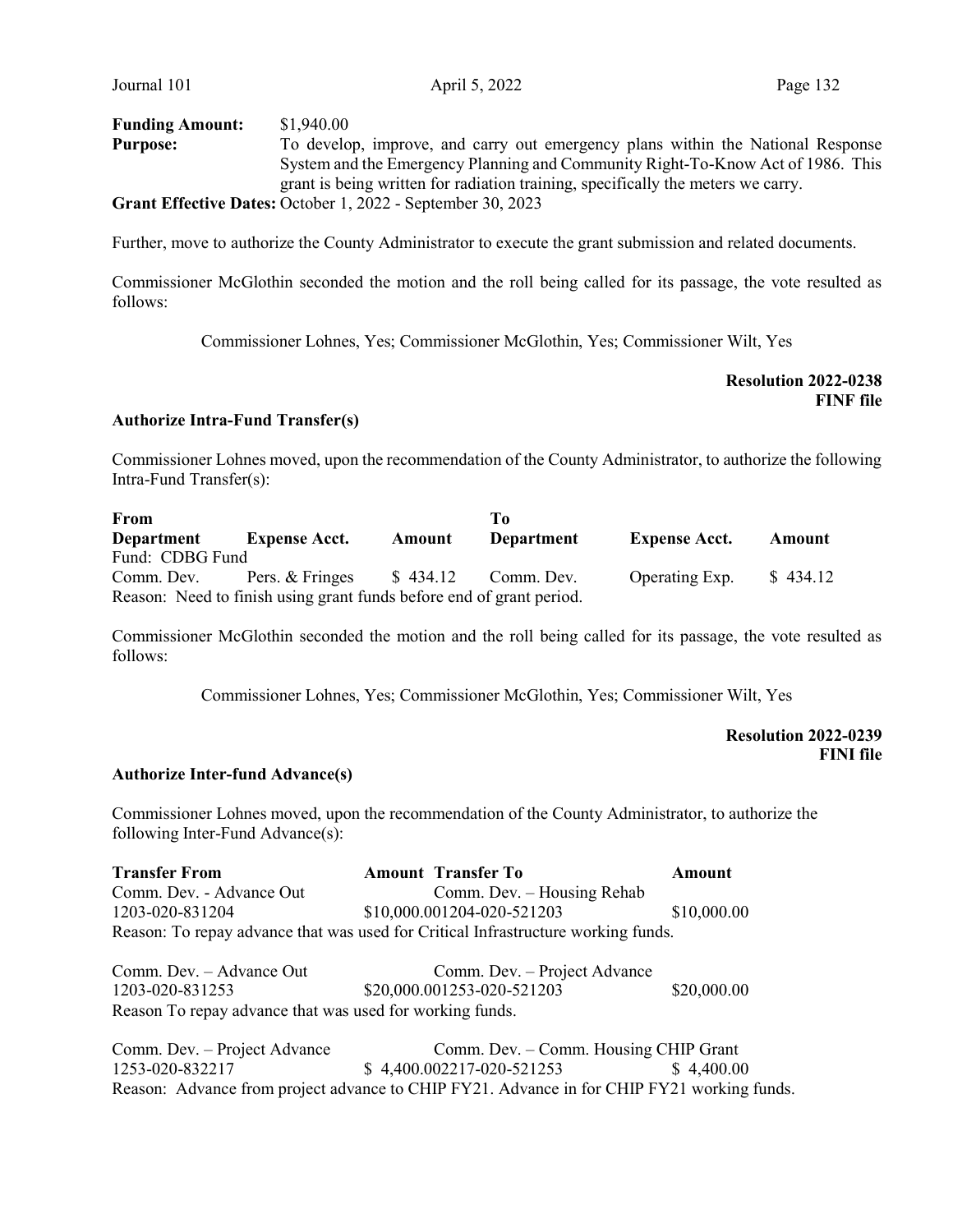Commissioner McGlothin seconded the motion and the roll being called for its passage, the vote resulted as follows:

Commissioner Lohnes, Yes; Commissioner McGlothin, Yes; Commissioner Wilt, Yes

# Resolution 2022-0240 FINS file

### Approve Supplemental Appropriation(s)

Commissioner Lohnes moved, upon the recommendation of the County Administrator, to authorize the following supplemental appropriation(s) from unappropriated funds:

Fund: Department: Account: Amount: ARPA Fund (1210) Comm. Dev. Transfers \$259,322.21 Reason: To reimburse Health Insurance-Self Funded fund for Covid-19-related healthcare costs (Resolution 2022-0190).

General Fund (0001) Miscellaneous Operating Exp. \$238,000.00 Reason: 2022 Bureau for Children with Medical Handicaps billing from State of Ohio.

Commissioner McGlothin seconded the motion and the roll being called for its passage, the vote resulted as follows:

Commissioner Lohnes, Yes; Commissioner McGlothin, Yes; Commissioner Wilt, Yes

 Resolution 2022-0241 FINT file

#### Approve Issuance of Warrants for Then and Now(s)

Commissioner Lohnes moved, upon the recommendation of the County Administrator, to approve the issuance of warrants for then and now(s) are as follows:

P.O. Number Fund Vendor Date Purchase Amount 220023290 Real Estate Assessment Clark County IS 2/7/22 \$8,281.64 Reason: No purchase order was prepared before invoice was received. OnBase annual maintenance 2022.

220023315 Juv. Ct. Spec. Project American Bar Assoc. 2/28/22 \$ 750.00 Reason: Training registration had to be completed prior to the approval of the purchase order.

220023315 Juv. Ct. Spec. Project American Bar Assoc. 2/28/22 \$ 750.00 Reason: Training registration had to be completed prior to the approval of the purchase order.

220023315 Juv. Ct. Spec. Project American Bar Assoc. 2/28/22 \$ 750.00 Reason: Training registration had to be completed prior to the approval of the purchase order.

Commissioner McGlothin seconded the motion and the roll being called for its passage, the vote resulted as follows:

Commissioner Lohnes, Yes; Commissioner McGlothin, Yes; Commissioner Wilt, Yes

#### Resolution 2022-0242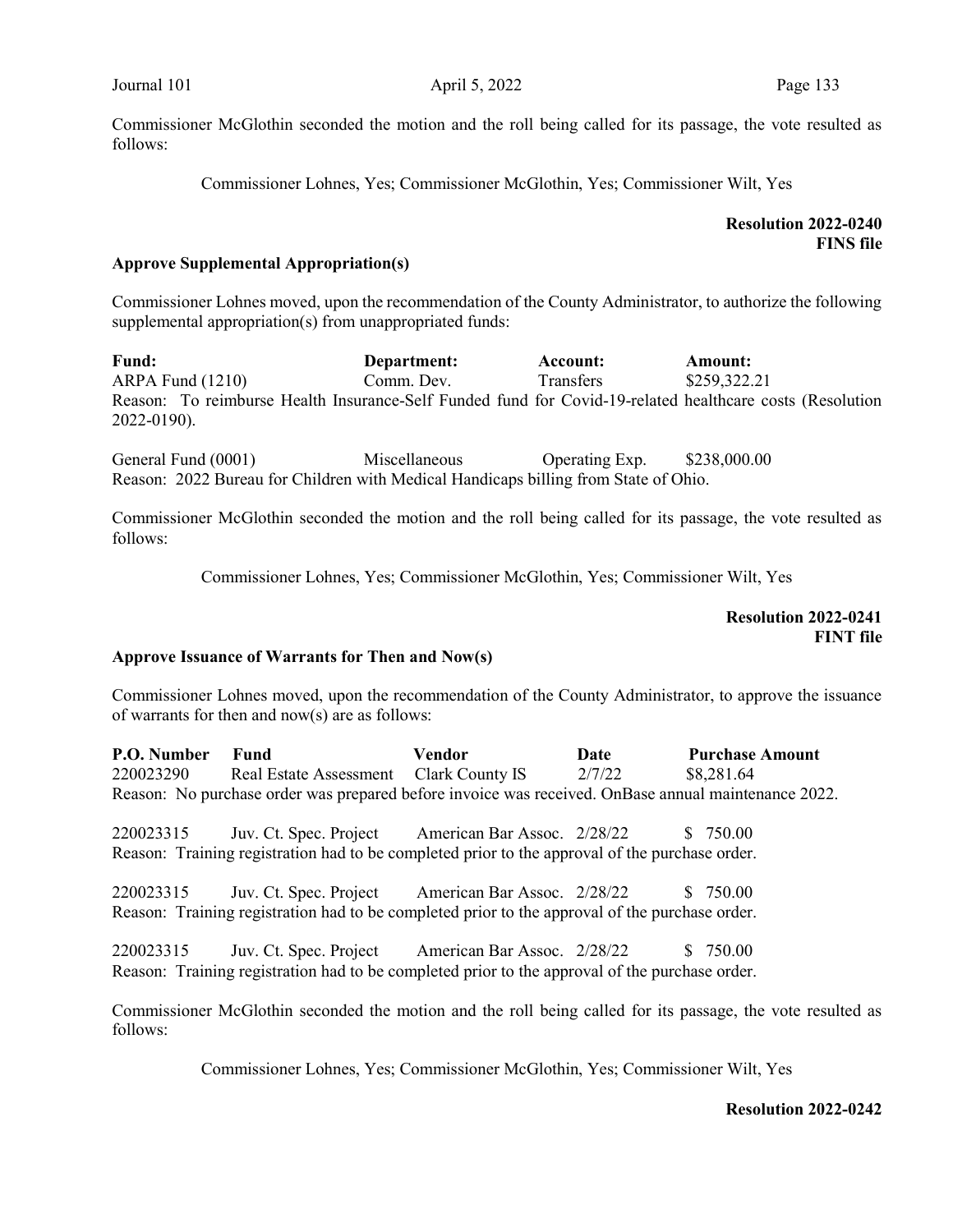# Authorize Purchase of Vehicle for the Clark County Engineer's Office

Commissioner Lohnes moved, per the request of the County Engineer, to authorize the purchase of one (1) new 2022 Chevrolet 1500 pickup truck, VIN #3GCUYAED1NG204434, from Jeff Schmitt Auto Group at a cost of  $$38,130$ . The cost to be paid from the MV&GT Fund.

Further move to authorize the County Administrator to execute the contract and related documents, including the purchase order.

Commissioner McGlothin seconded the motion and the roll being called for its passage, the vote resulted as follows:

Commissioner Lohnes, Yes; Commissioner McGlothin, Yes; Commissioner Wilt, Yes

Resolution 2022-0243 INVP file

### Authorize Purchase of Vehicle for the Utilities Department

Commissioner Lohnes moved, per the request of the Utilities Director, to authorize the purchase of a 2014 International 7500 (VIN 1HTWNAZT3EH481937 with 23,602 miles) with sewer cleaning equipment Vactor Model # 2115 Plus PD, Vactor Serial # 13-04V- 13800 from the Lucas County Sanitary Engineer, 1111 S. McCord Road, Holland, Ohio 43528 for a cost of \$180,000.00 to be paid for from the Utilities Water and Sewer funds. The vehicle will be used by the Utilities Department to provide maintenance of sanitary sewer and public water infrastructure within the County.

Further move to authorize the County Administrator to execute contract and related documents, including the purchase order.

Commissioner McGlothin seconded the motion and the roll being called for its passage, the vote resulted as follows:

Commissioner Lohnes, Yes; Commissioner McGlothin, Yes; Commissioner Wilt, Yes

Resolution 2022-0244 INVS file

## Authorize Disposal of Obsolete Equipment

Commissioner Lohnes moved, per the request of the Sheriff's Office, to dispose of the following through on-line auction for 15 calendar days in accordance with Resolution 2022-0009 §307.12(E) of the Ohio Revised Code:

Whelen Liberty Light Bar Model SX8BBRR - 7 bars Code Red Light Bar - 1 bar Federal Signal Legend LPX - 2 bars Federal Signal Integrity - 1 bar

Whelen Control Pack 295SLSA6 - 4 total Federal Control Pack PA640 - 2 total Federal Control Pack SSP2000B - 1 total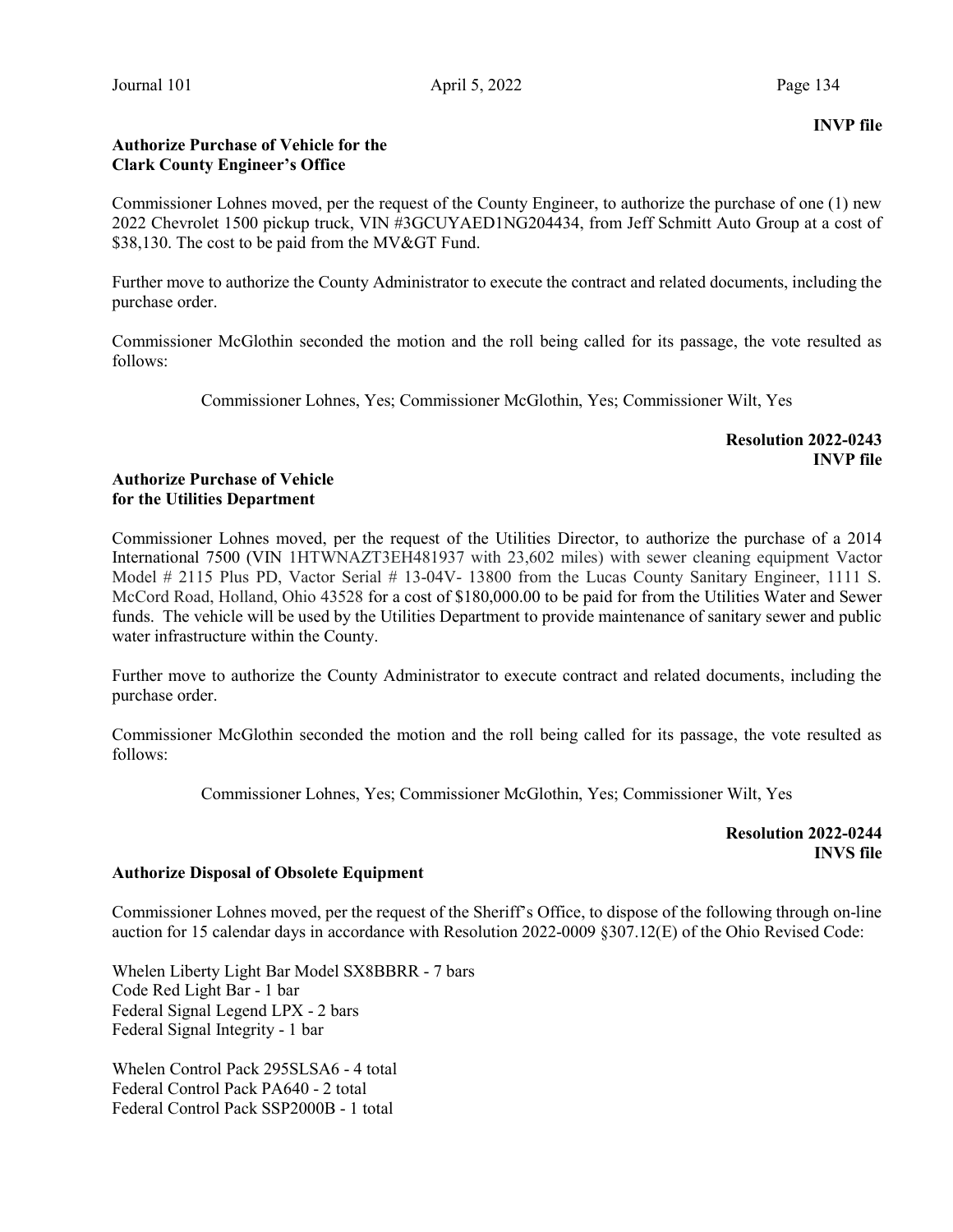Federal Smart Siren Platnum - 1 total

Whelen Siren Speaker SA315P - 4 total

Further the Board finds this property is no longer needed for county use.

Commissioner McGlothin seconded the motion and the roll being called for its passage, the vote resulted as follows:

Commissioner Lohnes, Yes; Commissioner McGlothin, Yes; Commissioner Wilt, Yes

## Resolution 2022-0245 INVS file

#### Authorize Disposal of Obsolete Equipment

Commissioner Lohnes moved, per the request of the Sheriff's Office, to dispose of the following through on-line auction for 15 calendar days in accordance with Resolution 2022-0009 §307.12(E) of the Ohio Revised Code:

2014 Ford Explorer VIN #1FM5K8AR8EGA14587

2014 Ford Explorer VIN #1FM5K8AR1EGA14589

2013 GMC Savana Van VIN #1GJW7PFA6D1100059

Further the Board finds this property is no longer needed for county use.

Commissioner McGlothin seconded the motion and the roll being called for its passage, the vote resulted as follows:

Commissioner Lohnes, Yes; Commissioner McGlothin, Yes; Commissioner Wilt, Yes

Resolution 2022-0246 TRAV file

#### Approve Travel/Expense Allowance

Commissioner Lohnes moved, per request of the following Department Director(s) or Elected Official(s), to approve the following travel allowances:

| Dept.         | Name                                 | <b>Purpose</b>                            | Place                     | Date    | Cost       |
|---------------|--------------------------------------|-------------------------------------------|---------------------------|---------|------------|
| Comm. Dev.    | D. Lackovich-VanGorp OCCD Spring Mtg |                                           | Columbus, OH $4/26-27/22$ |         | \$125.00   |
| Comm. Dev.    | M. Foley                             | <b>OCCD</b> Spring Mtg                    | Columbus, OH 4/26-27/22   |         | \$125.00   |
| Clerk of Cts. | M. Tuttle                            | OJC Court Technology Columbus, OH 4/12/22 |                           | \$      | 25.00      |
| <b>DJFS</b>   | N. Dunn                              | Child Placement                           | Cleveland, OH $4/8-10/22$ |         | \$1,700.00 |
| Sheriff       | C. Clark, S. Cultice                 | Vehicle Inspection                        | Bunnell, FL               | 4/3/22  | \$2,000.00 |
| Juv. Ct.      | Detention Staff                      | Court Tech Conf.                          | Columbus, OH              | 4/12/22 | \$87.00    |
| Juv. Ct.      | Court Staff                          | Court Tech Conf.                          | Columbus, OH              | 4/12/22 | \$208.80   |
| Recorder      | N. Pence                             | ORA Spring Conf.                          | Columbus, OH $4/19/22$    |         | \$150.00   |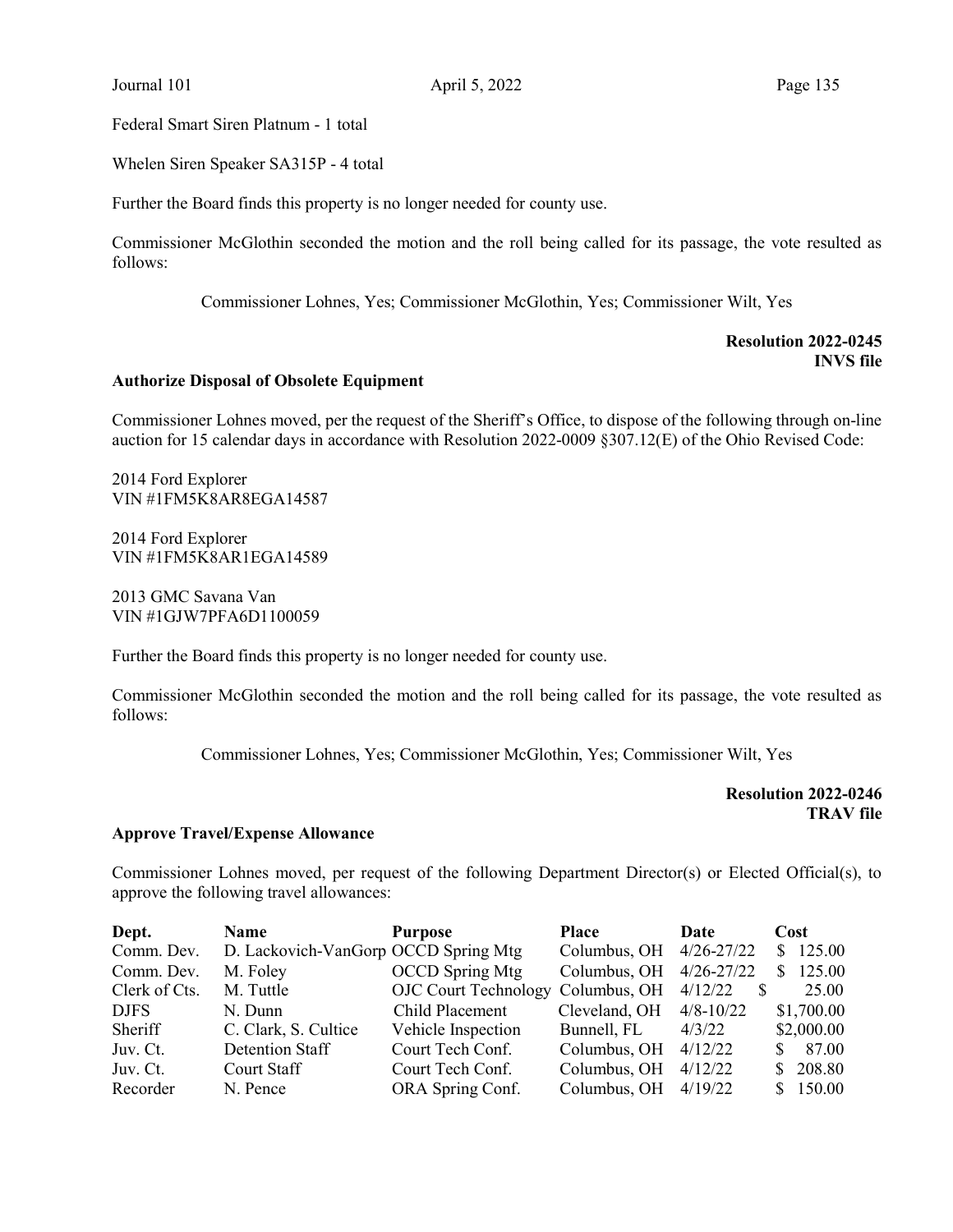Further move reimbursements shall comply with all requirements of the Travel Policy as adopted in the Personnel Manual.

Commissioner McGlothin seconded the motion and the roll being called for its passage, the vote resulted as follows:

Commissioner Lohnes, Yes; Commissioner McGlothin, Yes; Commissioner Wilt, Yes

# Resolution 2022-0247 ARPA file

### Authorize use of American Rescue Plan Act (ARPA) Funds toward the Standard Allowance for Revenue Loss

Commissioner Lohnes moved, per request of the County Administrator, to approve the following reimbursement:

WHEREAS, Clark County has received direct payments from the United States (US) Treasury under the Coronavirus State and Local Fiscal Recovery Funds authorized by the American Rescue Plan Act (ARPA); and,

WHEREAS, Clark County will use the funding in accordance with ARPA and guidance from the US Treasury; and,

WHEREAS, the Department of Treasury issued the Final Rule, effective April 1, 2022, to provide guidance on permissible uses; and,

WHEREAS, electing to use the standard allowance amount as an alternative to the revenue loss calculation formula provided for governments is a permissible use of the ARPA funds. The standard allowance amount, specified by the Treasury as not to exceed \$10,000,000.00, may be applied toward government services and revenue loss incurred during the period of performance; and,

WHEREAS, \$1,380,077.00 of the ARPA funds allocated in Resolution 2021-0599 were used to reimburse the County's general fund for revenue loss in 2020. Furthermore, the remaining standard allowance amount of \$8,619,923.00 will be transferred to the County's general fund.

NOW, THEREFORE, BE IT RESOLVED by the Board of County Commissioners, that:

The Board of County Commissioners elects to use the standard allowance option for revenue loss and approves the allocation of ARPA funds toward the remaining standard allowance amount to be placed in the County's general fund, which totals \$8,619,923.00.

Commissioner McGlothin seconded the motion and the roll being called for its passage, the vote resulted as follows:

Commissioner Lohnes, Yes; Commissioner McGlothin, Yes; Commissioner Wilt, Yes

Resolution 2022-0248 ANXS file

Acknowledge Receipt of Expedited Type 1 Annexation Petition for Approximately 27.976 acres in Springfield Township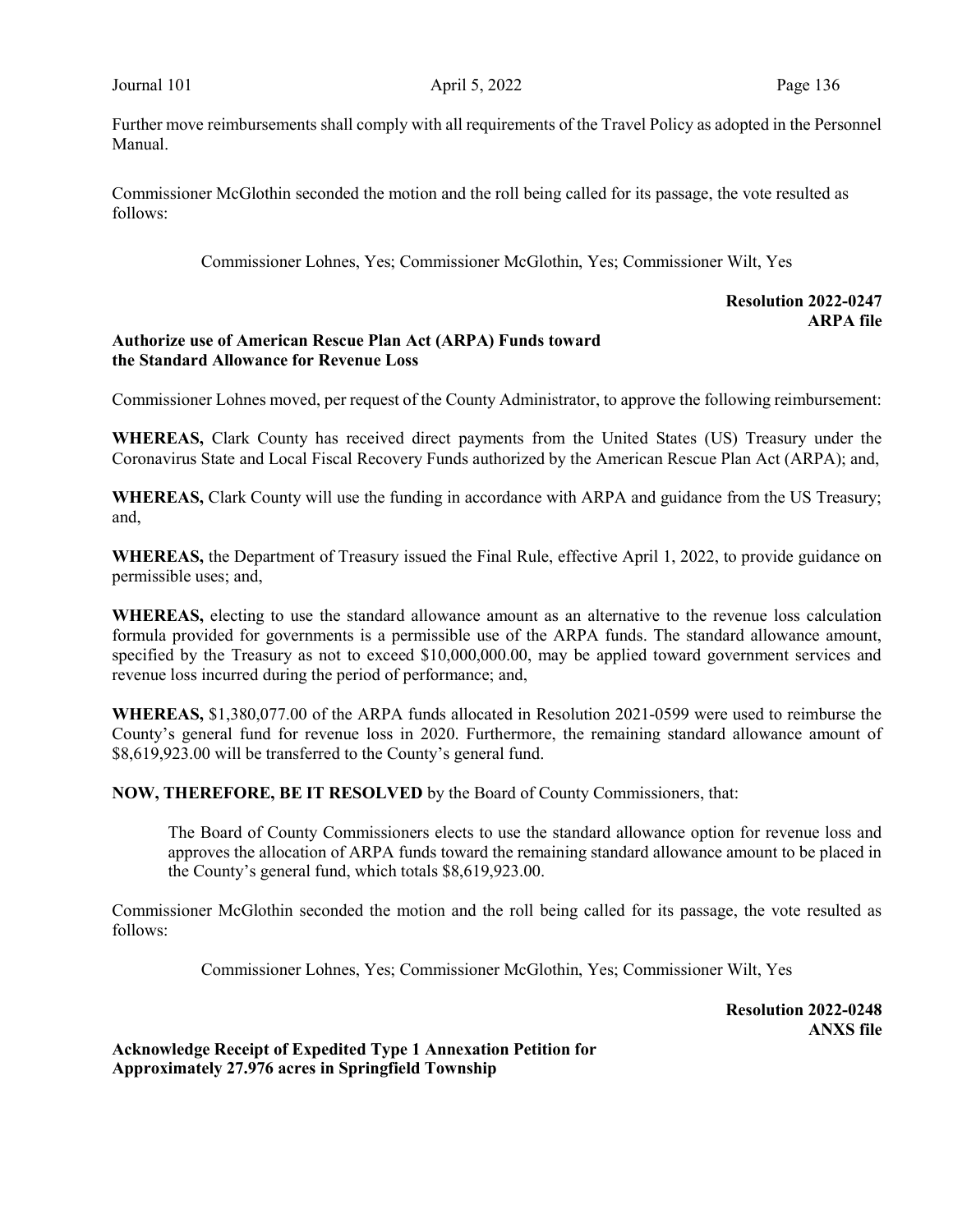Commissioner Lohnes moved, upon recommendation by the County Administrator, to acknowledge receipt of an Expedited Type 1 Annexation Petition for the following property:

| <b>Petitioner:</b>          | DDC Management LLC on behalf of Patricia Felty, Doris Weaver, Nickie Detling,      |  |  |
|-----------------------------|------------------------------------------------------------------------------------|--|--|
|                             | Mary Ann Lynn, Louis Anthony Cappelli, Julie Ann Cappelli, Louis Cappelli, Trustee |  |  |
|                             | under the Debra C. Goings Revocable Trust, and Domenick J. Cappelli                |  |  |
| <b>Petitioner Address:</b>  | 3601 Rigby Road, Suite 300, Miamisburg, Ohio 45342                                 |  |  |
| <b>Property Address(s):</b> | 2427 S. Burnett Road, Springfield, Ohio 45505                                      |  |  |
|                             | PID 3000700020100015                                                               |  |  |
|                             | 2399 S. Burnett Road, Springfield, Ohio 45505                                      |  |  |
|                             | PID 3000700020100016                                                               |  |  |
| <b>Location:</b>            | Approximately 27.976 acres of land                                                 |  |  |
| From:                       | Springfield Township                                                               |  |  |
| To:                         | The City of Springfield                                                            |  |  |
| <b>Documents Filed:</b>     | Annexation Petition, Legal Description, Annexation Map, Properties Included in and |  |  |
|                             | Adjacent to Proposed Annexation, CEDA Agreement, Filing fee.                       |  |  |
| <b>Date Received:</b>       | March 29, 2022                                                                     |  |  |

Further move to refer to staff for review and recommendation.

Commissioner McGlothin seconded the motion and the roll being called for its passage, the vote resulted as follows:

Commissioner Lohnes, Yes; Commissioner McGlothin, Yes; Commissioner Wilt, Yes

County Administrator Updates:

Ms. Noble stated Ms. Hutchinson and Mr. Harris were in DC.

There were four architect responses for the Courthouse. They are being evaluated. Once the firm is selected, communication will begin with the elected officials is that building.

There was a meeting there about purchasing changes with the Auditor that went well.

The CORSA insurance renewed. It increased 6.23% overall. Last year, there was a covid credit that wasn't received this year. It was a good year overall. If the Board decided to decreased coverage it would affect the whole group. Ms. Noble noted various trainings are offered throughout the year that helps prevent claims and helps the county earn credits.

It is Child Abuse Prevention Awareness month. Please wear blue next Wednesday.

It is National County Government month as well. There is a legislative lunch tomorrow if anyone can attend.

Commissioner Lohnes added the architect for the courthouse is being paid for with ARPA money.

Commissioner Lohnes moved to go into executive session to discuss imminent litigation. Commissioner McGlothin seconded the motion. The roll being called for its passage resulted as follows:

Commissioner Lohnes, Yes; Commissioner McGlothin, Yes; Commissioner Wilt, Yes